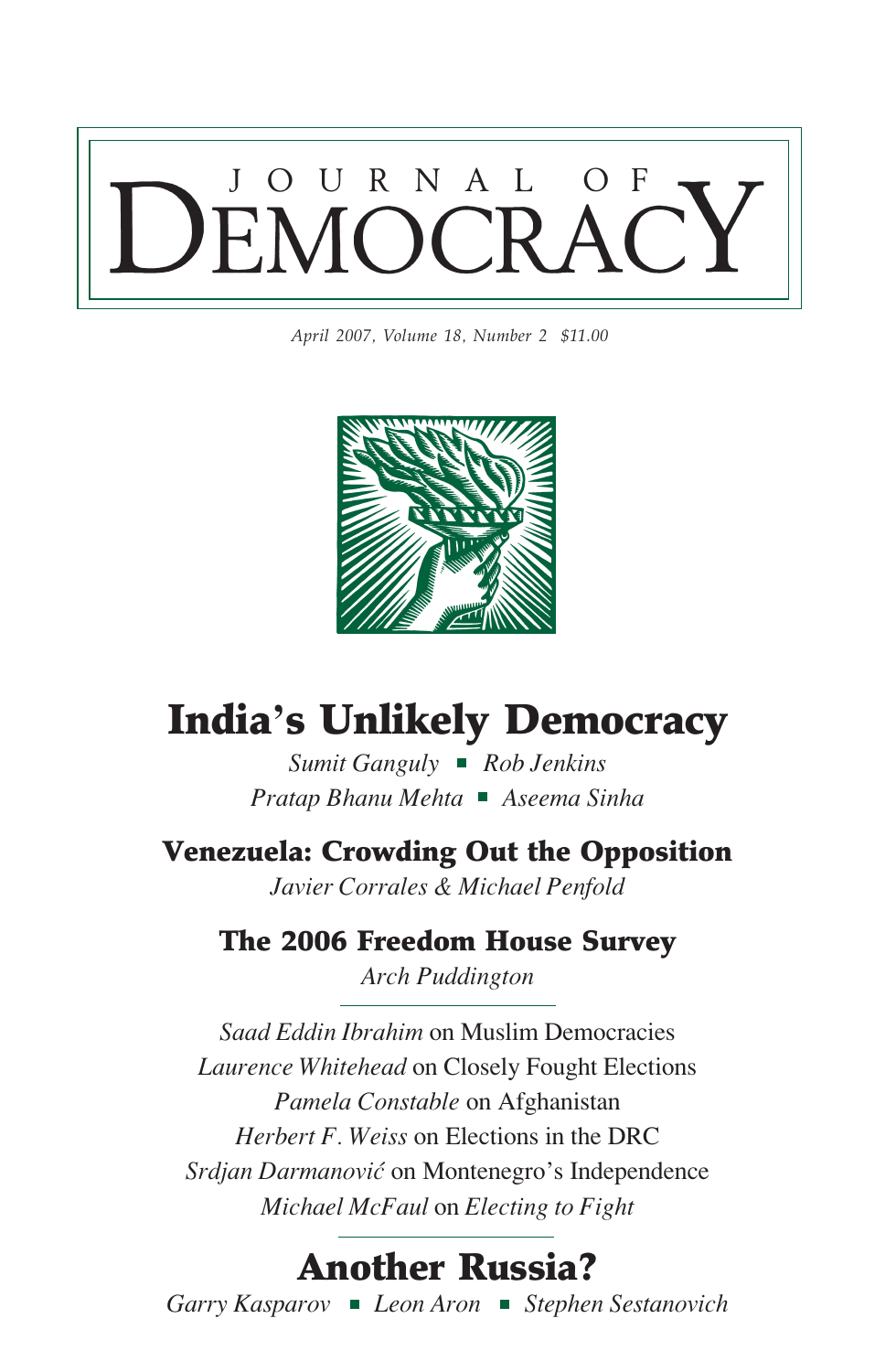### **India's Unlikely Democracy**

## THE RISE OF JUDICIAL SOVEREIGNTY

*Pratap Bhanu Mehta*

*Pratap Bhanu Mehta is president of the Centre for Policy Research in New Delhi. His most recent publications include* The Burden of Democracy *(2004) and* India's Public Institutions *(coedited with Devesh Kapur, 2005). His essay "Hinduism and Self-Rule" appeared in the July 2004 issue of the* Journal of Democracy.

The Indian Supreme Court's chief duty is to interpret and enforce the Constitution of 1950. Running to more than a hundred-thousand words in its English-language version, this document is the longest basic law of any of the world's independent countries. It contains, at latest count, 444 articles and a dozen schedules. Since its original adoption, it has been amended more than a hundred times, and now fills about 250 printed pages. It is fair to say that the Supreme Court, operating under the aegis of this book-sized liberal constitution, has by and large played a significant and even pivotal role in sustaining India's liberal-democratic institutions and upholding the rule of law.<sup>1</sup> The Court's justices, who by law now number twenty-six, have over the years carved out an independent role for the Court in the matter of judicial appointments and transfers, upheld extensive judicial review of executive action, and even declared several constitutional amendments unconstitutional. The Court upon which they sit is one of the world's most powerful judicial bodies, and yet precisely because of this its career has been and remains shadowed by irony and controversy, with implications for democracy that are both positive and problematic.

A simple issue-wise scorecard of the Court's contribution to maintaining liberty and the rule of law might begin by noting that the Court has generally upheld basic freedoms associated with liberal democracy, albeit with some glaring exceptions. The Court has a relatively weak record when it comes to questioning executive action in cases of preventive detention. While the Court has generally upheld the right to free expression, it has given the state more leeway in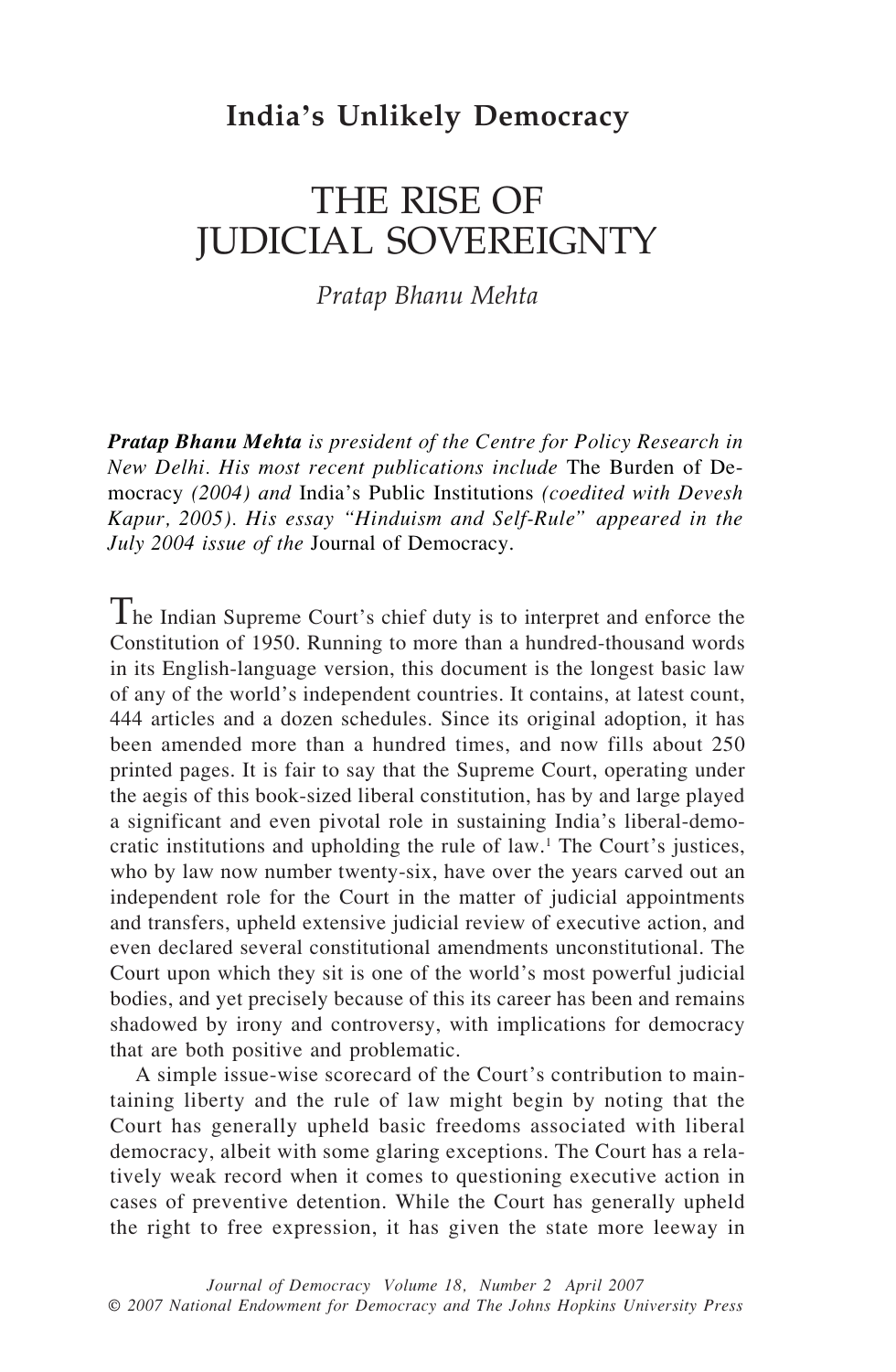banning books—particularly those held to offend religious sensibilties—that officials fear may threaten public order. During the period of emergency rule declared at the instigation of Prime Minister Indira Gandhi from June 1975 to March 1977, the Supreme Court shrank from its duty and—in a now universally condemned decision chose supinely to concur with the executive's suspension of the writ of *habeas corpus.*

Besides protecting the basic liberties that put the "liberal" in India's liberal democracy, the Court has helped to ensure the polity's democratic character by safeguarding the integrity of the electoral process. The Court has acted to curb the central government's tendency to misuse Article 356 as a pretext to sack elected state governments and install "president's rule" instead. Supreme Court interventions have also promoted democratic transparency by making political candidates meet fuller norms of disclosure.

The Supreme Court's record in promoting decentralized governance is mixed. On the one hand, the Court has ensured the integrity of Indian federalism by pronouncing that the central government cannot dismiss a state government without a high threshold of public justification. On the other hand, courts across the country have been less receptive to the claims of lower tiers of government against state governments. The Supreme Court has so far proven unable to clarify the law in this area. While the social and economic rights that the Constitution lists were not at first deemed justiciable, the Supreme Court has managed over the years to apply a more substantive conception of equality that justices have used to uphold rights to health, education, and shelter, among others. To one degree or another, the executive branch has responded by at least trying to make provisions for the guarantee of these rights.

The Court's greatest judicial innovation—and the most important vehicle for the expansion of its powers—has been its institution of Public-Interest Litigation (PIL). In PIL cases, the Court relaxes the normal legal requirements of "standing" and "pleading," which require that litigation be pressed by a directly affected party or parties, and instead allows anyone to approach it seeking correction of an alleged evil or injustice. Such cases also typically involve the abandonment of adversarial fact-finding in favor of Court-appointed investigative and monitoring commissions. Finally, in PIL matters the Court has expanded its own powers to the point that it sometimes takes control over the operations of executive agencies.

The PIL movement has allowed all kinds of public-interest matters to be heard, and given hundreds of poor people a route by which to approach the Court. While PIL cases to date have had mixed success at shrinking poverty or correcting injustices, the provision of a forum to which citizens marginalized by the corruptions of routine politics can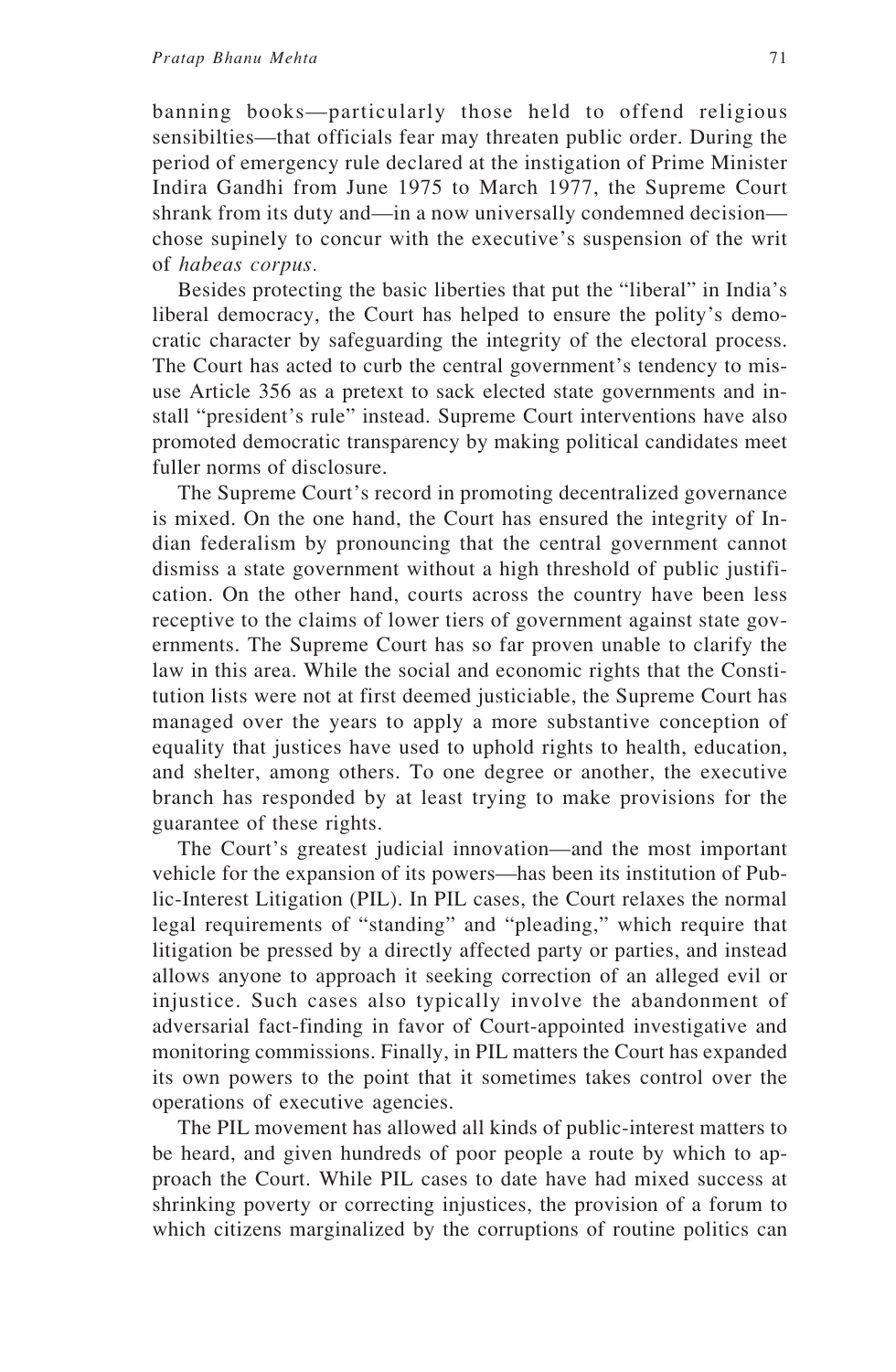turn has arguably given serious moral and psychological reinforcement to the legitimacy of the democratic system.

### **In the Shadow of Irony**

The Indian Supreme Court's undeniable contributions to democracy and the rule of law, to say nothing of its reachings for power in service of these aims, are shadowed by three profound ironies. First, even as the nation's most senior judicial panel engages in high-profile PIL interventions, routine access to justice remains extremely difficult. India's federal judicial system has a backlog of almost twenty million cases, thousands of prisoners are awaiting trial, and the average time it takes to get a judgment has been steadily increasing. There is a saying in India that you do not get punishment after due process—due process *is* the punishment.

The second irony is that even as the Supreme Court has established itself as a forum for resolving public-policy problems, the principles informing its actions have become less clear. To the extent that the rule of law means making available a forum for appeals, one can argue that the Court has done a decent job. To the extent that the rule of law means articulating a coherent public philosophy that produces predictable results, the Court's interventions look less impressive.

The third irony is that the Court has helped itself to so much power usurping executive functions, marginalizing the representative process—without explaining from whence its own authority is supposed to come. In theory, democracy and constitutionalism can reinforce each other, but in practice their relationship is complex and even problematic. The question of where one begins and the other ends has taken on global significance in light of the widely observed trend toward "postdemocracy," according to which representative institutions are losing power to nonelected centers of decision making the world over. In India, unelected judges have effectively replaced the notion of the separation of powers among three governmental branches with a "unitarian" claim of formal judicial supremacy. The concept of the rule of law is supposed to legitimate this claim, but whether judicial supremacy either as such or as exercised by the Indian Supreme Court—actually upholds the rule of law remains an open question.

In order to understand how this situation has come about, it is helpful to know that in India, the power of judicial review is more or less explicitly spelled out in the 1950 Constitution,<sup>2</sup> and that this Constitution has a dual goal. On the one hand, as a basic law in the liberal tradition, it seeks to check the power of government and to safeguard individual rights and liberties. On the other hand, it is the work of framers who believed, with good cause, that their country needed a state with the capacity to intervene massively in society in order to over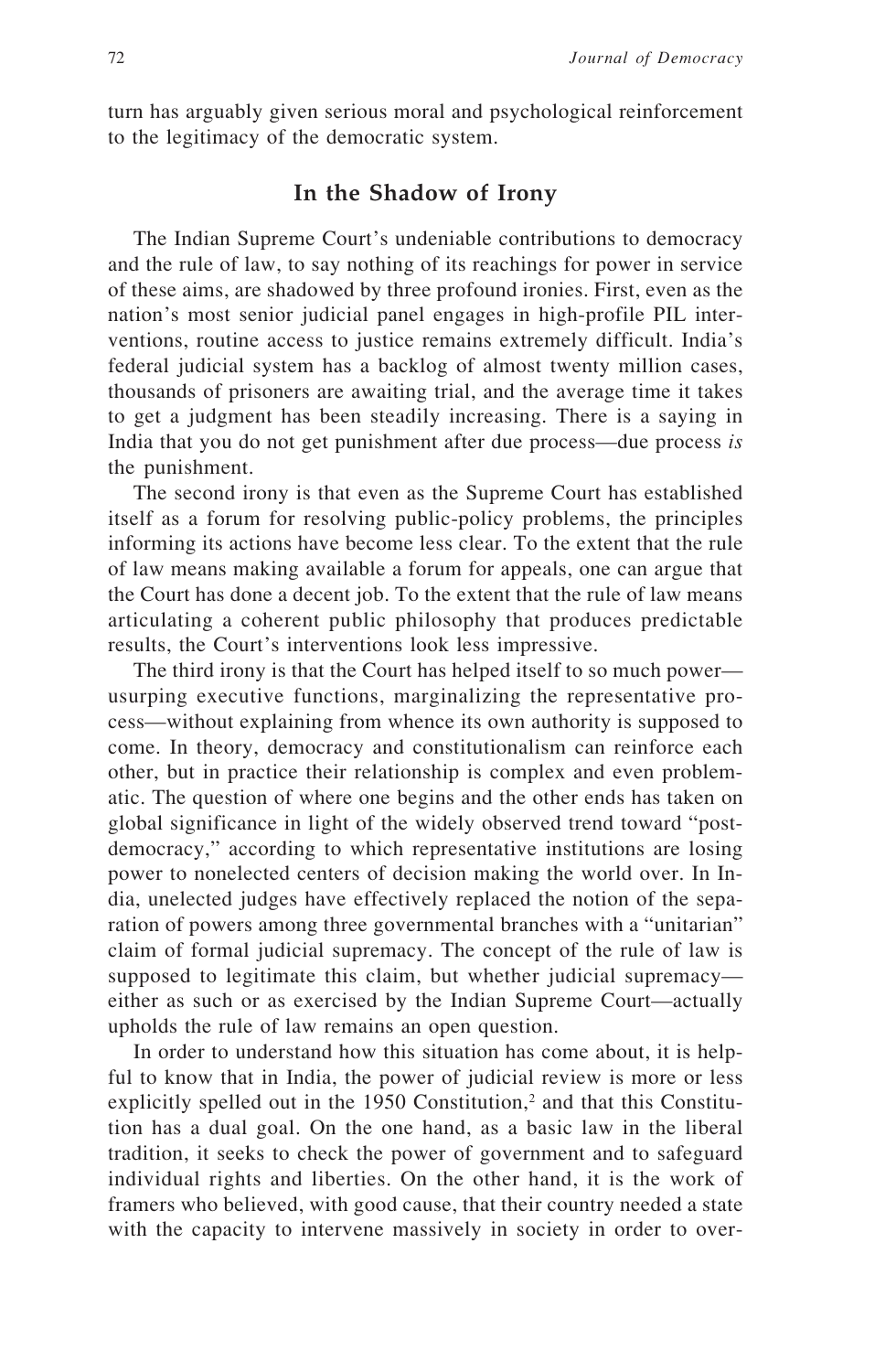come structural injustices grave enough to threaten liberal democracy itself. So the Constitution allows the courts to intervene in the cause of what might be loosely termed "social reform." Moreover, judges have gradually widened the definition of rights held to be constitutionally "justiciable." Hence the scope of judicial intervention can include everything from civil liberties to urban planning. This constitutional practice, which licensed the courts to intervene, was bound to generate a promiscuity that would be the cause of some resentment.

That resentment has a history. In the early postindependence years, the Supreme Court tried to block land-reform legislation, virtually denied that the Constitution requires substantive due process, and gave serious scrutiny to government regulation of publications.<sup>3</sup> The government's response was typically to seek a change in the letter of the Constitution, which helps to explain why India's basic law is so heavily amended.<sup>4</sup> During the late 1960s and early 1970s, the judiciary struck down major planks of Indira Gandhi's development agenda, including her scheme for nationalizing the banks. This era also saw the Court make its first strong claim that Parliament may not, even via amendment, override the fundamental rights elaborated in Part II of the Constitution. Later, the Court would extend and revise this claim to argue that the legislature may not, through amendment, override the "basic structure" of the Constitution—a structure of which the judiciary has insinuated itself as the custodian. Yet when Prime Minister Gandhi declared her State of Emergency on 25 June 1975, suspended Article 21 of the Constitution (which provides that no person shall be deprived of personal liberty except according to the procedure established by law), and had hundreds of people detained by executive order, the Supreme Court overruled nine High Courts and upheld her actions. That decision is now unanimously regarded as one of the worst in Indian judicial history.5

Despite Indira Gandhi's court-packing schemes and other efforts to exert arbitrary executive influence over judicial appointments, the courts emerged from her premiership stronger than ever. For during those years judges framed far-reaching interpretations that would lay a constitutional basis for future judicial bids to curb the powers of the two other branches. The Supreme Court, moreover, managed to legitimize itself not only as the forum of last resort for questions of governmental accountability, but also as an institution of governance. The Court's PIL initiatives—an innovation influenced by Gandhi's populist political style—allowed judges to make policy and demand that executive officials carry it out by closing businesses on environmental grounds, building new housing for slum dwellers, and even maintaining particular college courses.

The second big moment for the judiciary was securing its own independence in matters of filling the Supreme Court. The Constitution's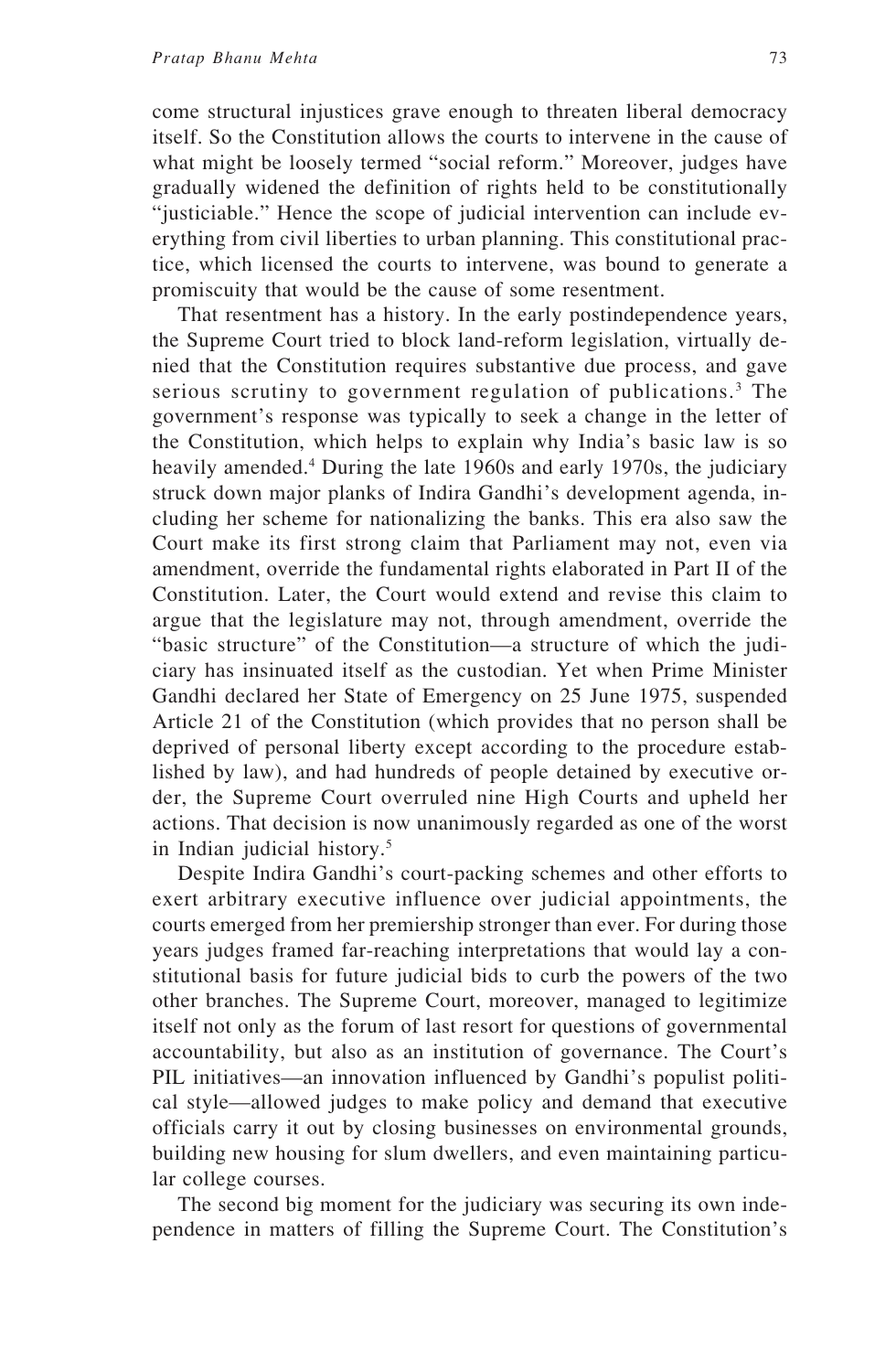Article 124 is ambiguous on judicial appointments, calling for consultation between the executive and the judiciary but leaving it unclear who has the final say. While the original idea seems to have been to steer a middle ground between the British practice of executive appointment and the U.S. practice of legislative confirmation, in practice the appointments system became increasingly messy and allowed the executive to "pack" the judiciary.

In a decision in *The Third Judges' Case* (1993), the Supreme Court held that the power to name new judges to the highest bench rests primarily with the chief justice and the next four most-senior justices of the Supreme Court itself.<sup>6</sup> Extensive consultations with the executive are required, but in the end the Court's highest-ranking jurists have the lion's share of the appointment power. As critics have pointed out, this process gives the public no sense of the criteria used in naming justices and no forum in which the merits of prospective Supreme Court judges can be openly weighed and debated. Thus the Court may have secured its autonomy at a cost to its transparency and perhaps its legitimacy as well.

#### **The Rule of Laws or the Rule of Men?**

Although most studies of Indian politics pay almost no attention to the courts, disputes between the judiciary and the other two branches have been as important a fact about Indian political life as any. Judges have struck down hundreds of state and national laws. During the first 17 years of the Supreme Court's existence, when it was supposedly in its restrained period, it struck down 128 pieces of legislation. Of the first 45 constitutional amendments, about half were aimed at curbing judicial power. The most recent amendment, number 104, is designed to reverse the result of the *Inamdar* case,<sup>7</sup> in which the Court ruled unconstitutional the central government's effort to control who is admitted to half of all the seats in private institutions of higher education every year, and to set the fees that these schools could charge.

If the frequency of amendments meant to reverse Supreme Court decisions is significant, so is the legislative assumption that amendments are needed at all. Court decisions may infuriate Parliament, in other words, but Parliament thinks that they cannot simply be ignored. Even during the 1975–77 emergency, the government took care to curtail the authority of the courts by formally legal means. This deference has ensured that even constitutional amendments have not been able to alter the basic structure of the Constitution and the *formal* allocation of powers within it.

The foregoing suggests that there is a profound inner conflict at the heart of Indian constitutionalism. The question, "Who is the Constitution's final arbiter?" admits of no easy answer. The Court has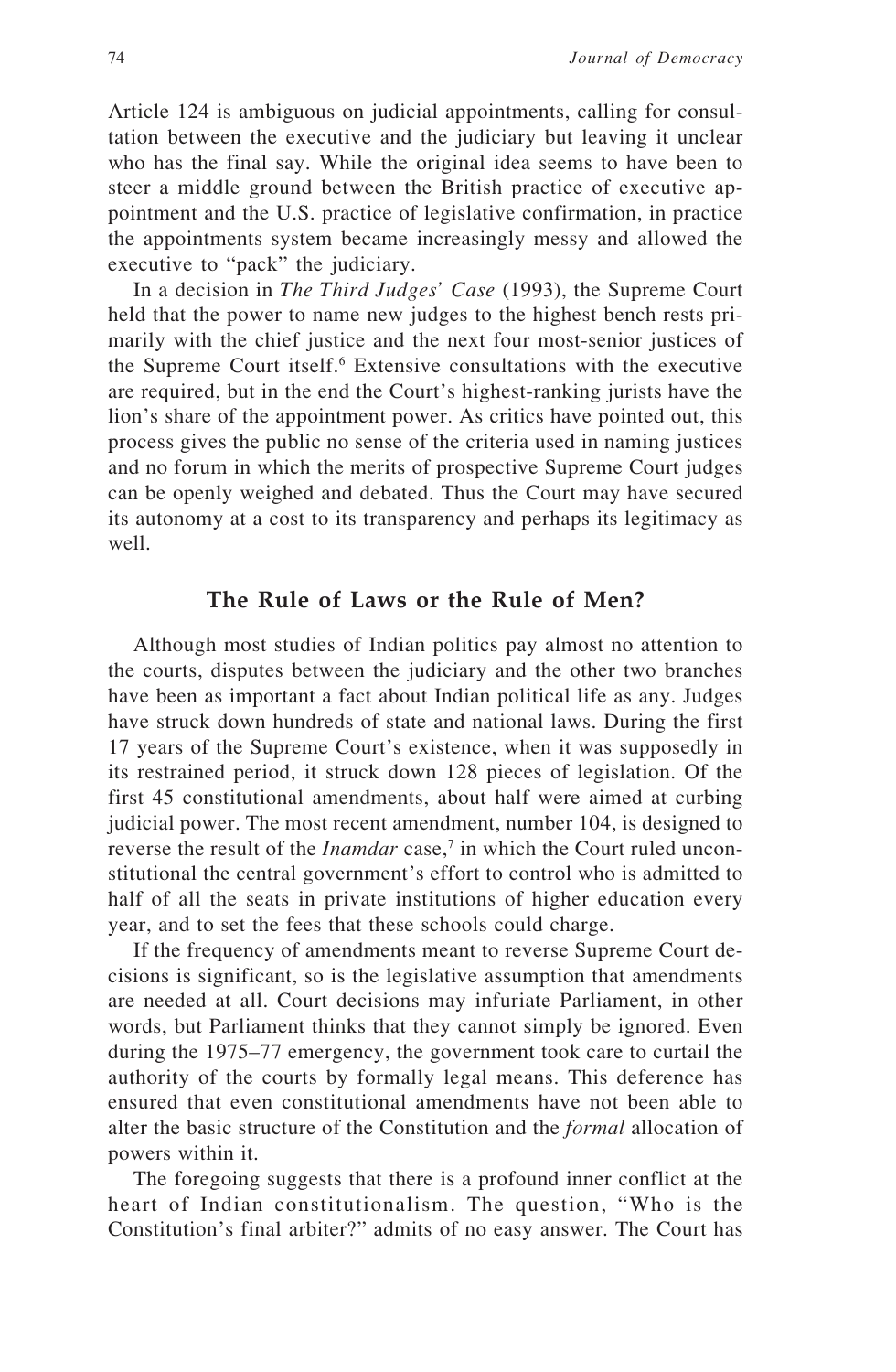declared itself to be the ultimate judge, and has even assumed the power to override duly enacted constitutional arrangements. Yet in a polity where parts of the Constitution can be amended by as little as a majority vote of each of the two houses of Parliament, there is no reason to suppose that a court decision regarding the constitutionality of a particular matter will suffice to remove it from the political agenda. In India, Parliament and the judiciary have been and are likely to remain *competitors* when it comes to interpreting the Constitution. It is by no means settled who has the final word. The decisions of each are episodes in an iterative game of action-response-rejoinder that can be played out any number of times. Parliament can pass a law, the courts can strike it down, Parliament can try to circumvent the courts by amending the Constitution, the courts can pronounce that Parliament's amendment power does not apply to the case, and so on.

It is true that the 1990s saw no full-scale parliamentary assault on the courts' interpretation of what the "basic structure" doctrine requires, but that was an accidental side effect of a fragmented political system in which no one party could achieve dominance in Parliament. Should any party gain enough parliamentary heft to wield the amendment power, the judicial-legislative tussle will almost certainly resume, and it is impossible to predict what the outcome will be, either in the nearer or the longer term.

In the event of a political consensus, such as the one that backs reservation quotas designed to aid members of the so-called Other Backward Castes, the judiciary can be readily overruled. (Parliament has passed no fewer than five amendments meant to thwart judicially imposed restrictions on how the reservations policy is implemented, and the judges have had to go along.) But it is possible that in the near future this kind of overturning of judicial decisions through constitutional amendment will itself become subject to judicial scrutiny. In India, the supremacy of any branch of government is not simply a result of a one-time-only act of constitutional design, but must be secured through an ongoing struggle.

Furthermore, the Court's institutional task is not only to resolve this or that current conflict over constitutionality, but also to preserve the legitimacy of constitutional review as such over the long haul. Indian jurists have, for the most part, been keenly aware of the dilemmas that can lurk here. Justices seem routinely to anticipate the effects of particular decisions on the Court's popular authority. This makes the Court's major decisions, however the Court itself chooses to present them, something other than purely straightforward applications of high constitutional principles or values. Most judgments, in fact, are the result of a delicate and *political* process of balancing competing values and political aspirations; they seek to provide a workable *modus vivendi* rather than to articulate high values.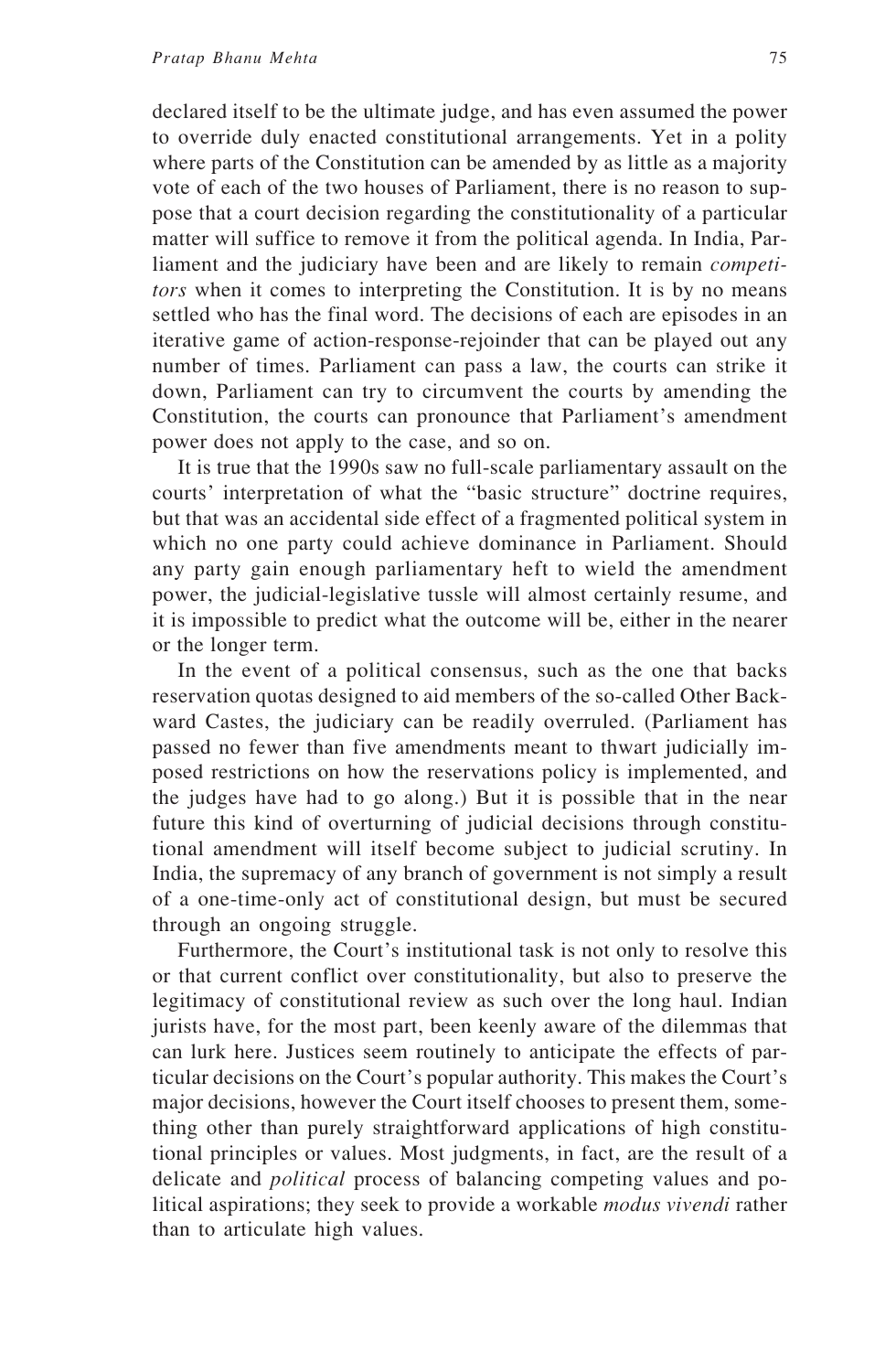This is not the place to argue the point at length, but I would submit that most Supreme Court decisions can be read as accommodations or balancing acts of this sort. Even *Golak Nath,*<sup>8</sup> arguably the strongest Court ruling to date vindicating the sanctity of fundamental rights, made a retrospective exception for three constitutional amendments relating to property rights that the decision might otherwise have invalidated. Similarly, *Kesavananda*,<sup>9</sup> while making a statement whose strong drift was that Parliament cannot amend the "basic structure" of the Constitution, was nonetheless deliberately vague about exactly what counts as part of that "basic structure." The *Mandal* decisions on affirmative action showed the Court balancing different pressures rather than giving a principled argument. The justices enlarged the scope of affirmative action, but less than some states wanted. With few exceptions, the courts in general have tread very gingerly regarding certain classes of religious disputes. Judges go to unusual lengths to show that, while they may recommend the reform of certain religious practices, they are not antireligious. Jurists have interpreted Indian secularism itself as a kind of *modus vivendi* rather than as a set of clear principles.

Moreover, the courts have often shied away from taking firm stands on the hottest religious disputes. One such controversy, the *Babri Masjid* case, has languished in various courts for fifty years. When the executive sought an advisory opinion from the Supreme Court, the justices took two years to rule that the matter belonged at the appeals-court level. In more narrowly political matters as well, the Supreme Court has been wary of upsetting the apple cart. Thus the justices have used vague insinuations of corruption as the basis for upholding the political parties' decision to end secret balloting when state legislators vote to send representatives to the Rajya Sabha (House of States), the upper chamber of the Indian Parliament. One may look in vain for a constitutional principle in this judicial bow to political consensus.<sup>10</sup>

In short, the Court's concern for its own authority has led it to read the political tea leaves with care. The judicialization of politics and the politicization of the judiciary turn out to be two sides of the same coin. It is no accident that Indian constitutional law has been relatively unstable, or that the same courts which appear assertive in some areas seem weak in others: strong enough to spark the passage of many constitutional amendments meant to confound judicial rulings, but so easygoing that no major politician has ever been charged in any of the numerous corruption cases that the Supreme Court has been supervising for years. The legitimacy and power that India's judiciary does enjoy most likely flow not from a clear and consistent constitutional vision, but rather from its opposite. The Supreme Court in particular has given enough players enough partial victories to leave them feeling as if they have a stake in keeping the game of political give-and-take going. This, more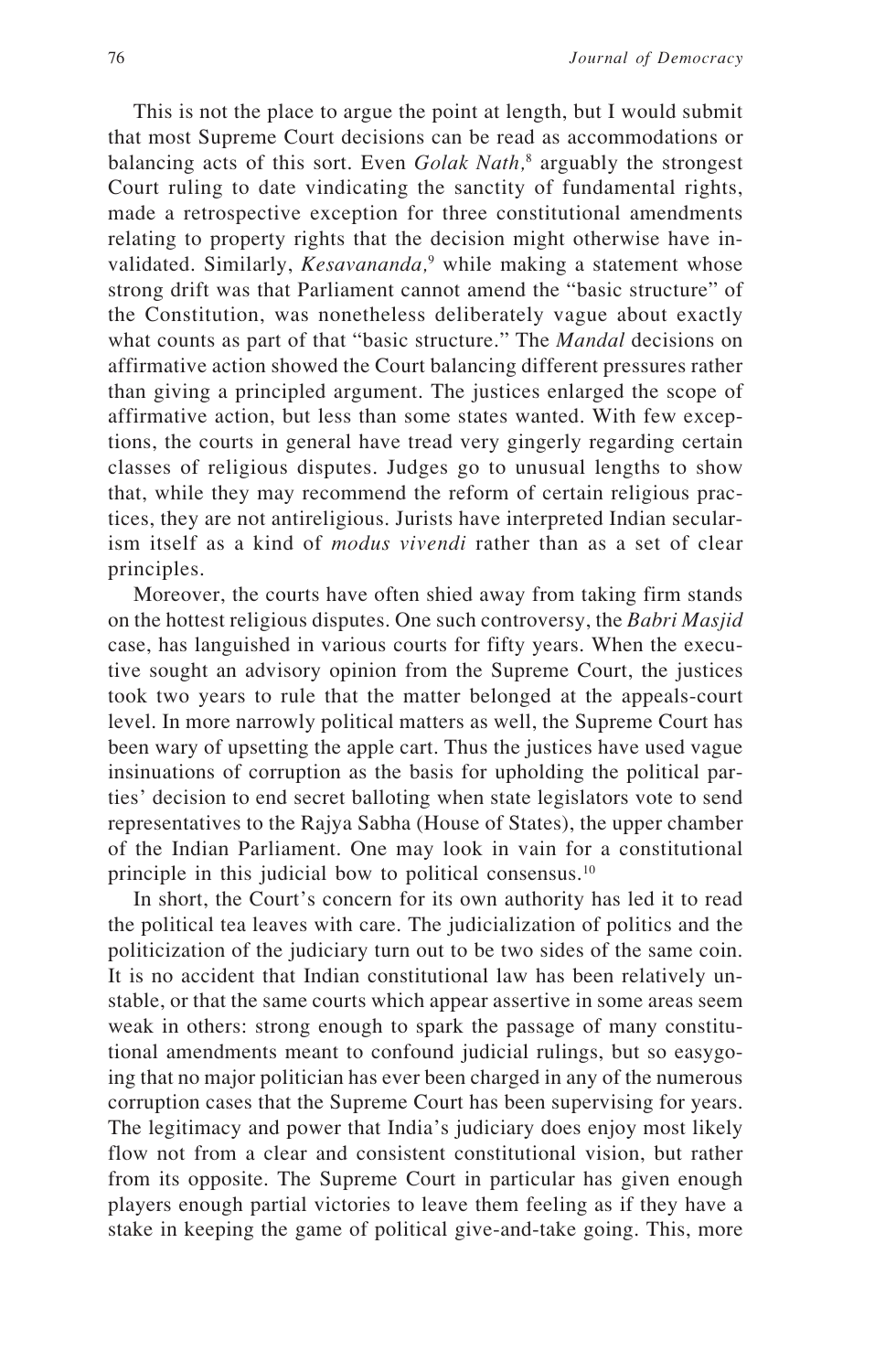than any ringing defense of principle, is the Court's signal contribution to Indian democracy.

#### **The Uncaused Cause?**

It is hard to say what are the necessary and sufficient conditions under which independent judicial review will arise and take hold. It used to be a common argument that successful constitutional judicial review is caused and required by strong federalism. Federalism requires a "referee" to protect complex boundary arrangements, the logic ran, so each unit of a federation will, despite incentives to deviate, support the creation and maintenance of some central institution designed to identify and stop noncompliance by others. The logic of this argument was never very persuasive. Why would it necessarily be the case that a state involved in a dispute with the central government would support the creation of another arm of the central government to resolve the dispute? As it turns out, the nature of the federal arrangement in India has turned on *how* judicial power is exercised, and judicial review has often eroded rather than strengthened federalism. In the case of India, one could argue that the nature of judicial scrutiny of the center's intervention in the states has influenced the character of federalism itself.

When it comes to defining the federal character of the Indian polity, legislatures and executives have largely followed the judiciary's lead. One-party dominance in New Delhi has often been fingered as the culprit in the weakening of federalism during the 1970s and 1980s, but a simpler explanation points to the courts. The Supreme Court's 1977 advisory opinion permitting the dissolution of nine state governments in favor of so-called president's rule weakened Indian federalism, and before long additional state legislatures had been dissolved. The Court's 1994 ruling in the *Bommai* case made it clearer than before that there must be "substantial constitutional" reasons for dismissing a state government, and has led the central government to be warier about imposing presidential rule on the states.<sup>11</sup> Thus it seems that the character of judicial review can determine the nature and scope of federalism rather than the other way round.

An analogous argument can also be made about the "separation of powers" hypothesis. This suggests that, as with a robust division of powers among different levels of government (central and state), a strong separation of powers among the various branches of government will encourage judicial power and independence.<sup>12</sup> The general presumption has been that in parliamentary systems, where the executive rises directly from the legislature, judicial review will be weak. Yet strong judiciaries replete with doctrines of judicial review are appearing in such parliamentary countries as Australia and Canada, neither of which has traditionally had a strong separation of powers. This has been hap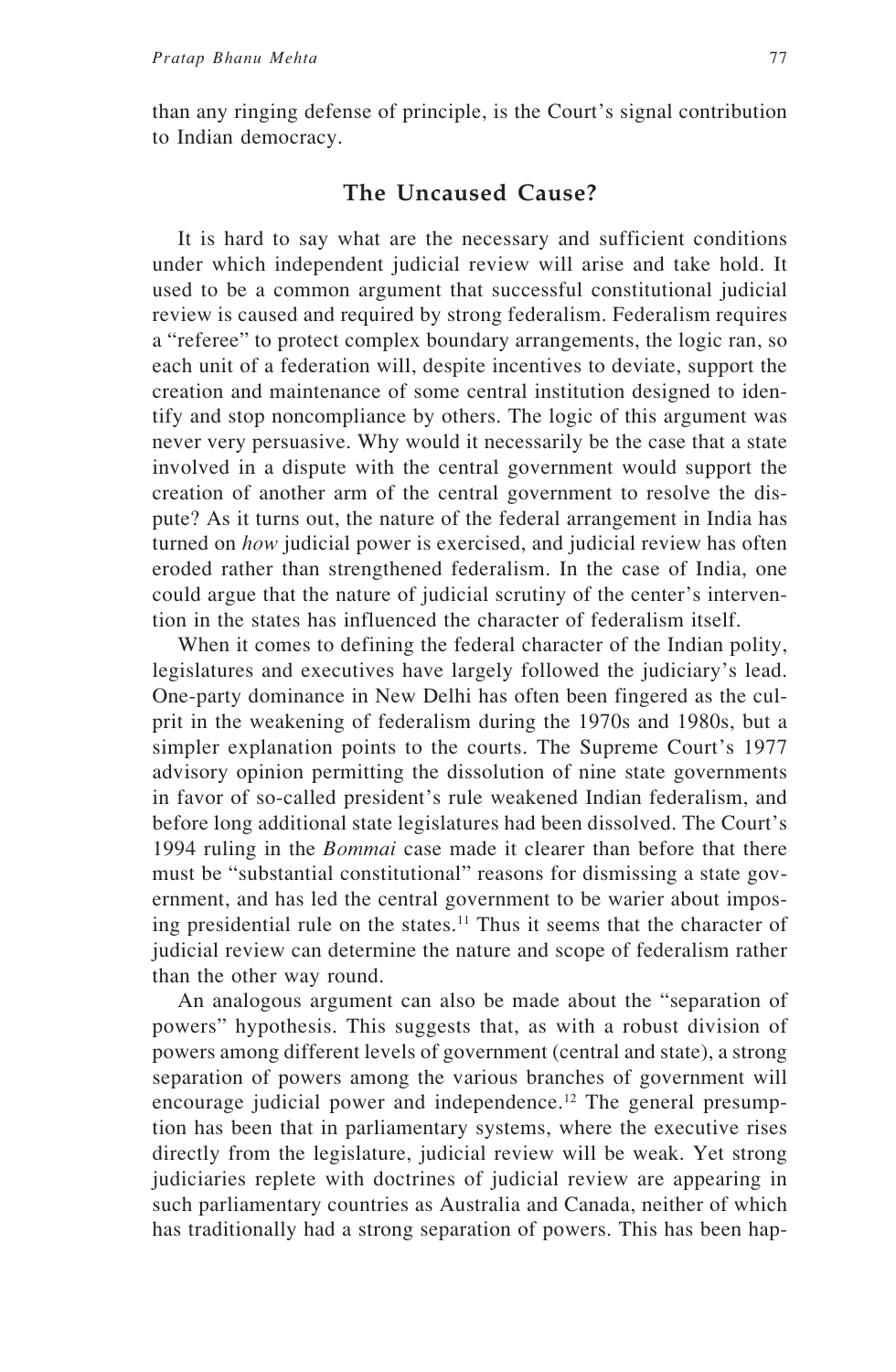pening, moreover, even in polities where there has been no change in the formal distribution of powers.

The actions of judges themselves, and not federalism or the separation of powers, most cogently explain changes over time in the exercise of judicial power. Court rulings are the main means for institutionalizing judicial review. In India as elsewhere, it is not simply the formal allocation of powers but an evolving constitutional jurisprudence that has enhanced the powers of judicial review. I am not sure we have or can have a general theory of the conditions under which constitutional law will evolve in the direction of wider powers of judicial review. In democratic societies especially, it seems that the degree of independence which a judiciary asserts is itself a creation of judicial power. The thought that "judicial review causes itself" is probably as good as any answer to the puzzle of judicial power.

The history of judicial power and its exercise in India suggests that the separation-of-powers doctrine is a highly misleading metaphor. It is still invoked all the time, of course, but in reality it offers neither an accurate empirical description of how actual courts work, nor a plausible conceptual account of any government. Policy making has become a routine part of the judicial role in many contexts, and adjudication likewise now belongs in many countries and in many ways to the realm of administrative functioning. The traditional distinction that holds legislatures to be forums for the balancing of interests and courts to be forums of principle is far less obvious than it seems: India's judges do as much balancing as India's lawmakers do. The Supreme Court, strikingly, has given up any formal pretense to the doctrine of the separation of powers, and one would be hard pressed to name a single recent case in years where the Supreme Court simply said: This does not lie within our jurisdiction or domain of competence. Even in instances where the Constitution *specifically* prohibits the courts from inquiring into the proceedings of Parliament and the several state legislatures (Articles 122 and 212), the courts have disregarded the ban.

On the conceptual level, the plausibility of the separation-of-powers metaphor breaks down as soon as one asks: "Who polices the boundaries between different branches of government?" Each branch will want to patrol the borders on its own terms, rendering any idea of "separation" merely rhetorical. Indeed, I would submit that "independence" is not something that inheres in any branch of government; instead, claims to independence are a political resource that is deployed in specific contexts.

A resonant phrase contrasts the rule of law with the rule of men. In more prosaic legal terms, the Supreme Court of India is given to pronouncements that all the branches of government are "under the Constitution," suggesting that all legitimate power has its source in a legal or constitutional order that somehow regulates the conduct of men. But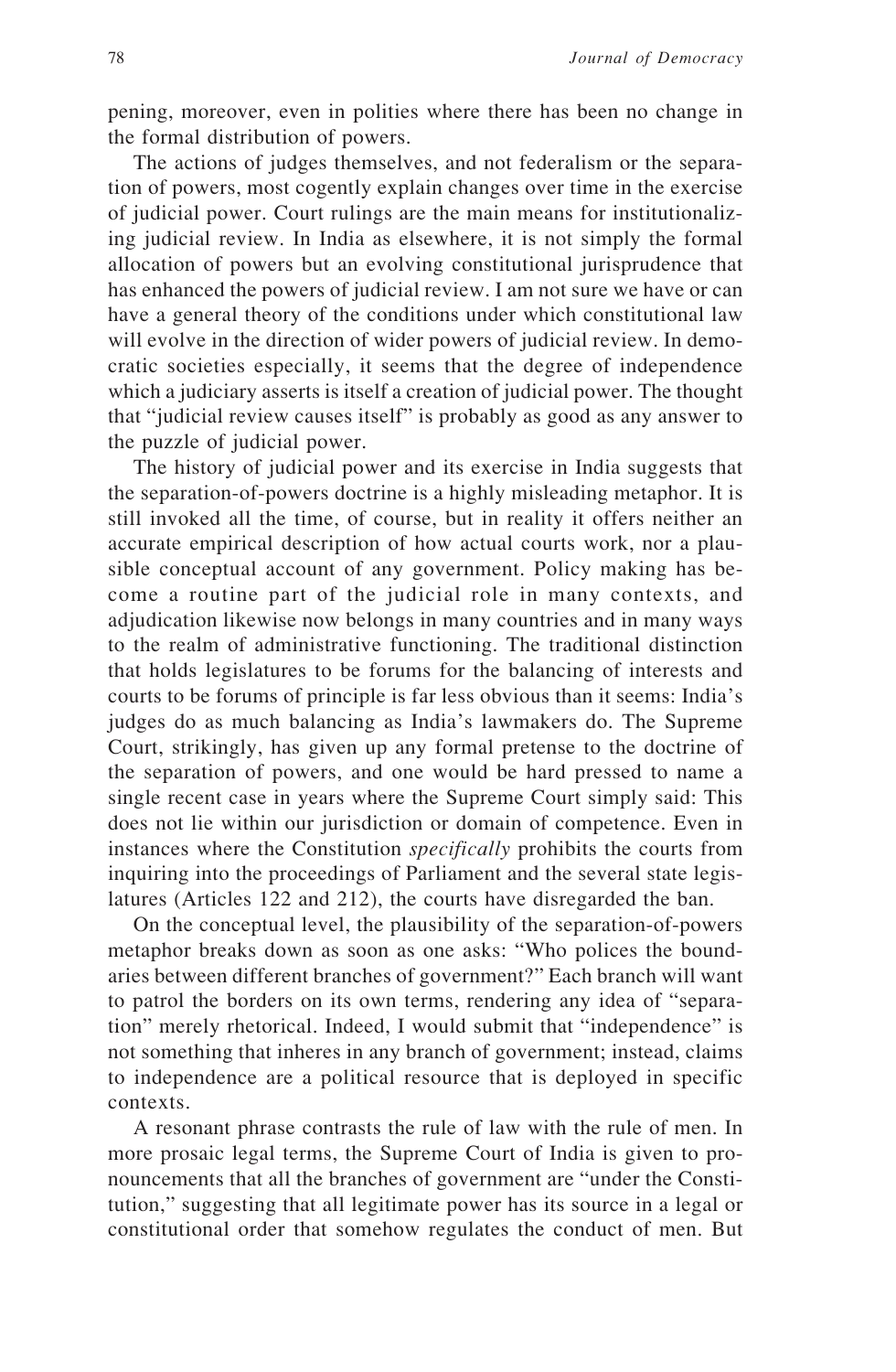who decides what this legal and constitutional order requires in any given case? The answer is: some group of men! This is a way of saying that there is no such thing as a rule of law which is not also a rule of men, for men will decide what law is. If this is the case, then the separationof-powers doctrine implodes. It is not something that can be deduced from a formal legal order. Instead, it will be subject to the vagaries of the contending wills of men, or in short, politics.

### **The Legitimacy of Judicial Intervention**

India is not the only democracy where judges have been coming to play an unprecedented governing role. The expansion of the authority enjoyed by unelected bodies has been a staggering worldwide trend in recent years. From waste management, clean air, and education policy to property rights and religious liberty as well as many administrative matters—it is hard to think of a single issue relevant to politics or policy on which the courts of India have not left their mark. The Supreme Court has set itself up as the final arbiter of the Constitution, scrutinizing even amendments made to that document by Parliament.

The weakness of the political process provides fertile soil for judicial activism, and judges keen to compensate for their failure to defend democratic principles during the 1975–77 emergency have avidly taken up the task of preserving the republic. In many instances, the executive has almost invited the judiciary to play a leading role. State governments often seek judicial dispensation as a source of political cover when unpopular decisions have to be made. But such power as the Indian courts have acquired mostly confirms the dictum that power flows to those who choose to exercise it. In decision after decision, be it the authority to review constitutional amendments or the mode of appointing judges, the Supreme Court has created its own powers.

Judicial activism can mean many things: scrutiny of legislation to determine constitutionality, the creation of law, and the exercise of policy prerogatives normally reserved for the executive. But whatever its form, judicial activism raises two questions: Is it legitimate? And is it effective? The democrat in all of us is rightly suspicious when a few people (mostly older and mostly male, as it happens) assume such broad powers over our destiny without much accountability. At least, we ruminate, we can throw the politicians out once in a while, but judges are mostly shielded from accountability. And yet our impatience with a debilitating political process whose usual results are inaction or unsatisfying compromises makes us thankful for an assertive judiciary. At least the judges and their decrees can protect our rights, clean our air, call our politicians to account, and so forth. It is hard not to feel the pull of both sides of the argument. And it must be an unenviable task for judges to steer a middle course between usurping too much power on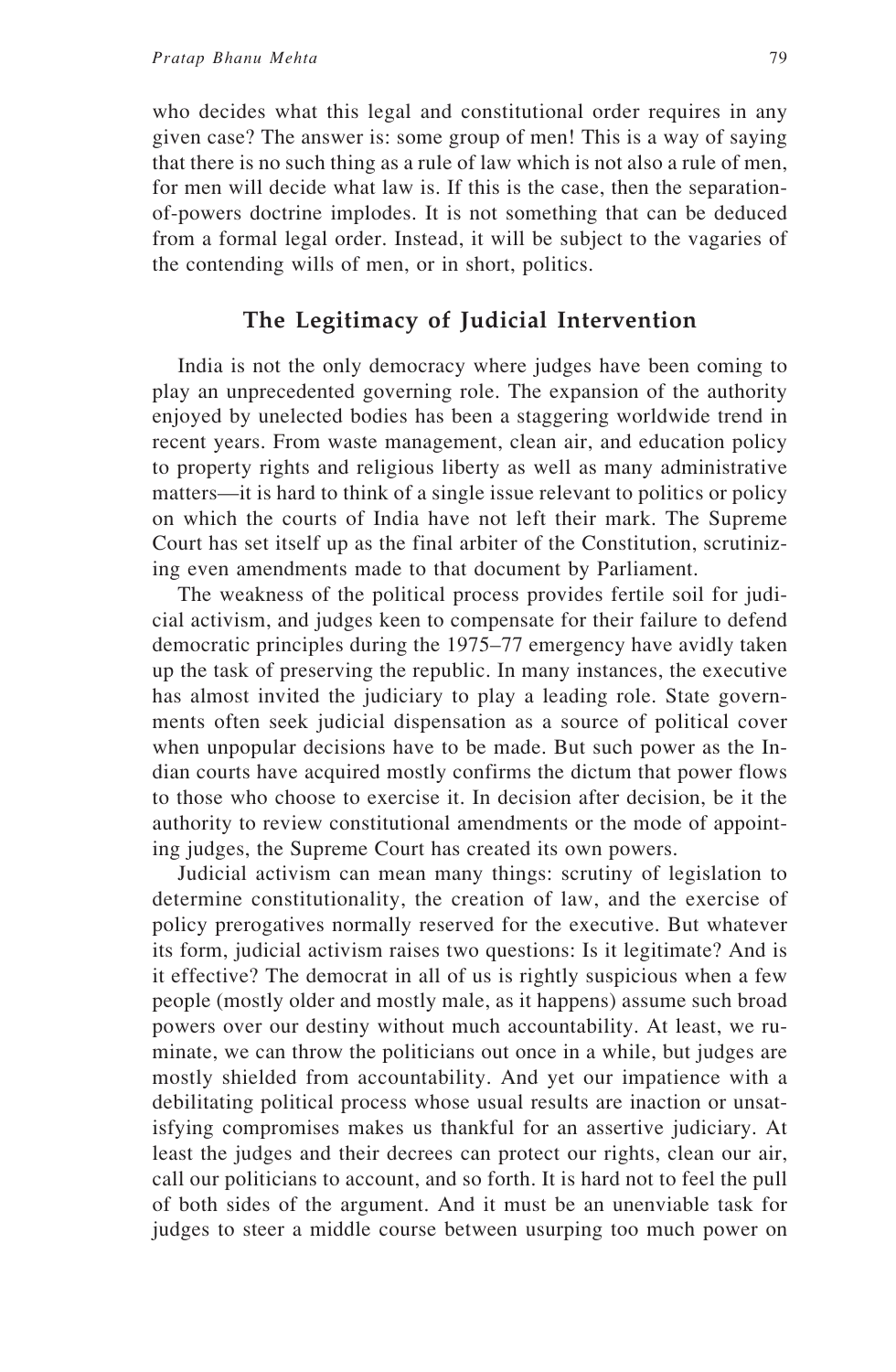the one hand, and doing too little to sustain the fundamental values of constitutional democracy on the other.

But the prickly question remains: What legitimizes judicial activism and makes it an exertion not of mere power, but of just authority? One

*Representative institutions are, after all, the essence of democracy, and judges do not stand in the same relation to us as legislators.*

possible answer is that judicial activism is justified to the extent that it helps to preserve democratic institutions and values. After all, transient majorities in Parliament can barter away our democratic rights, and representative institutions are so often burdened with the imperatives of money, power, and inertia that to call their decisions democratic and in the public interest is often something of a joke. If judges use their power to restore integrity to the democratic process, to make

our rights (including social and economic ones) more meaningful, and to advance the public interest, then an assertive judiciary can be both a shield and a sword of sorts for democracy. This is the most plausible defense of an assertive judiciary.

The trouble is, however, that there is no reason to assume that judges any more than politicians will always protect our liberties. A student of the Indian scene need only recall the judiciary's "no show" during the state of emergency and hands-off approach to preventive detention since then. Less dramatically but still seriously, the courts in ruling after ruling have been diluting the impact of two democratizing amendments (numbers 73 and 74) by insisting that unelected bureaucrats have more power than local elected officials. And can anyone who cares about the democratic legitimacy of the decisions that govern us look on unconcerned as judges decree the right level of air pollution, the appropriate amount of school fees, the height of dams, or the types of fuel that local buses and trains can burn? Judges are often guilty of both populism and adventurism. Representative institutions are, after all, the essence of democracy, and judges do not stand in the same relation to us as legislators. It may be that we cannot trust representative institutions, but it would be stretching logic to pretend that the guardianship which the courts exercise over policy is synonymous with democracy.

But faced with the messy abdications of politics, should we not simply dispense with self-indulgent qualms about democratic authority and be more pragmatic? Does not judicial activism do good? Does it not produce outcomes that we desire? How one answers these questions depends in part on what one thinks of as the public interest. Defenders of the judiciary often focus on the few success stories that result from judicial decisions. Yet there is a glaring lack of concrete, empirical data on the effects of court interventions. Courts can proclaim new rights as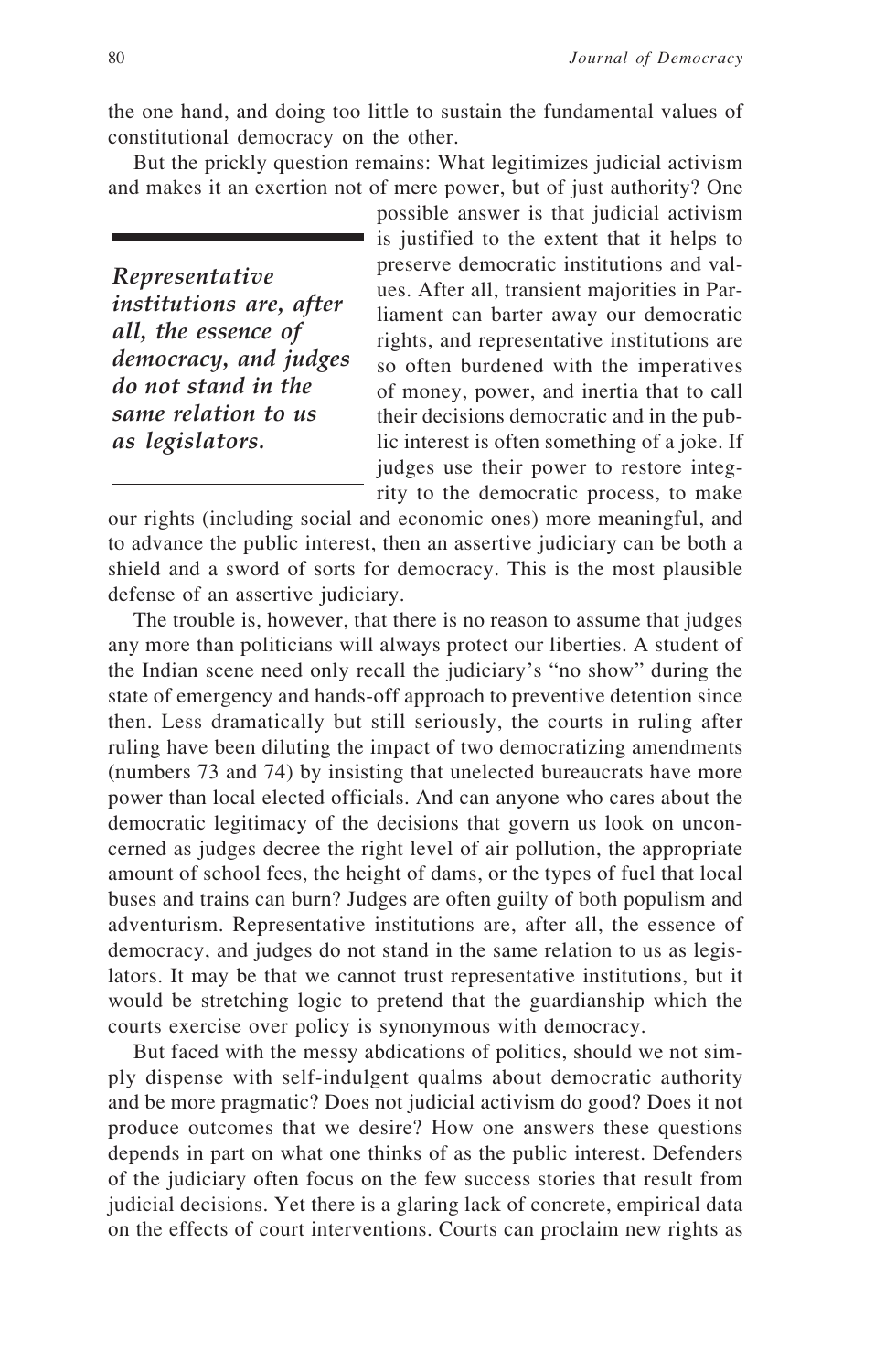much as they want, but the proclamation of rights by itself does not produce results.

This is not to deny the few instances so far in which the Supreme Court's intervention has done real and even remarkable good. Court rulings have had a lot to do with progress toward making schooling an implementable constitutional right, for example, and judicial monitoring has improved school-meal programs with good effects on both nutrition and education. But these were both instances where government and society were willing to meet the Court more than 90 percent of the way. In the case of other rights—the right to health, for instance—judicial declarations have had little effect. Courts may achieve certain results such as lowering air pollution, but whether they achieve those results in a cost-effective manner is another question. And whatever the costs of such decisions, do we have reason to believe that courts distribute them fairly?

Court interventions could be judged successful if they were fostering a constitutional culture wherein certain fundamental values and aspirations become authoritative constraints on the behavior of governments and citizens alike. But the judiciary's own overreaching and arbitrariness are making it hard for courts to be what the U.S. political theorist Ralph Lerner once called "republican schoolmasters,"13 who teach voters and officials to internalize respect for the rule of law as a goal rather than to see the law as a mere tool for manipulation. Indeed, the more the judiciary expands its ambit of intervention, the more judges become subject to the charge that their actions are arbitrary.

There are many other reasons to doubt that the Courts alone can be bringers of social change. The judiciary itself is in deep disrepair. The civil-justice system gives the impression of being an arena where the law is subject to discretionary manipulation rather than being a conduit of justice. Its massive case backlog alone is shocking. The Supreme Court's efforts to foster a more robust constitutional culture suffer from the Court's penchant for seeking hazy accommodations among competing interests rather than settling issues on clear, decisive principles. Perhaps the U.S. jurist Learned Hand was right when in 1942 he wrote:

You may ask what then will become of the fundamental principles of equity and fair play which our Constitutions enshrine; and whether I seriously believe that unsupported they will serve merely as counsels of moderation. I do not think that anyone can say what will be left of those principles; I do not know whether they will serve only as counsels; but this much I think I do know—that a society so riven that the spirit of moderation is gone, no Court can save; that a society where that spirit flourishes no Court need save; that a society which evades its responsibility by thrusting upon the Courts the nurture of that spirit, that spirit will in the end perish.14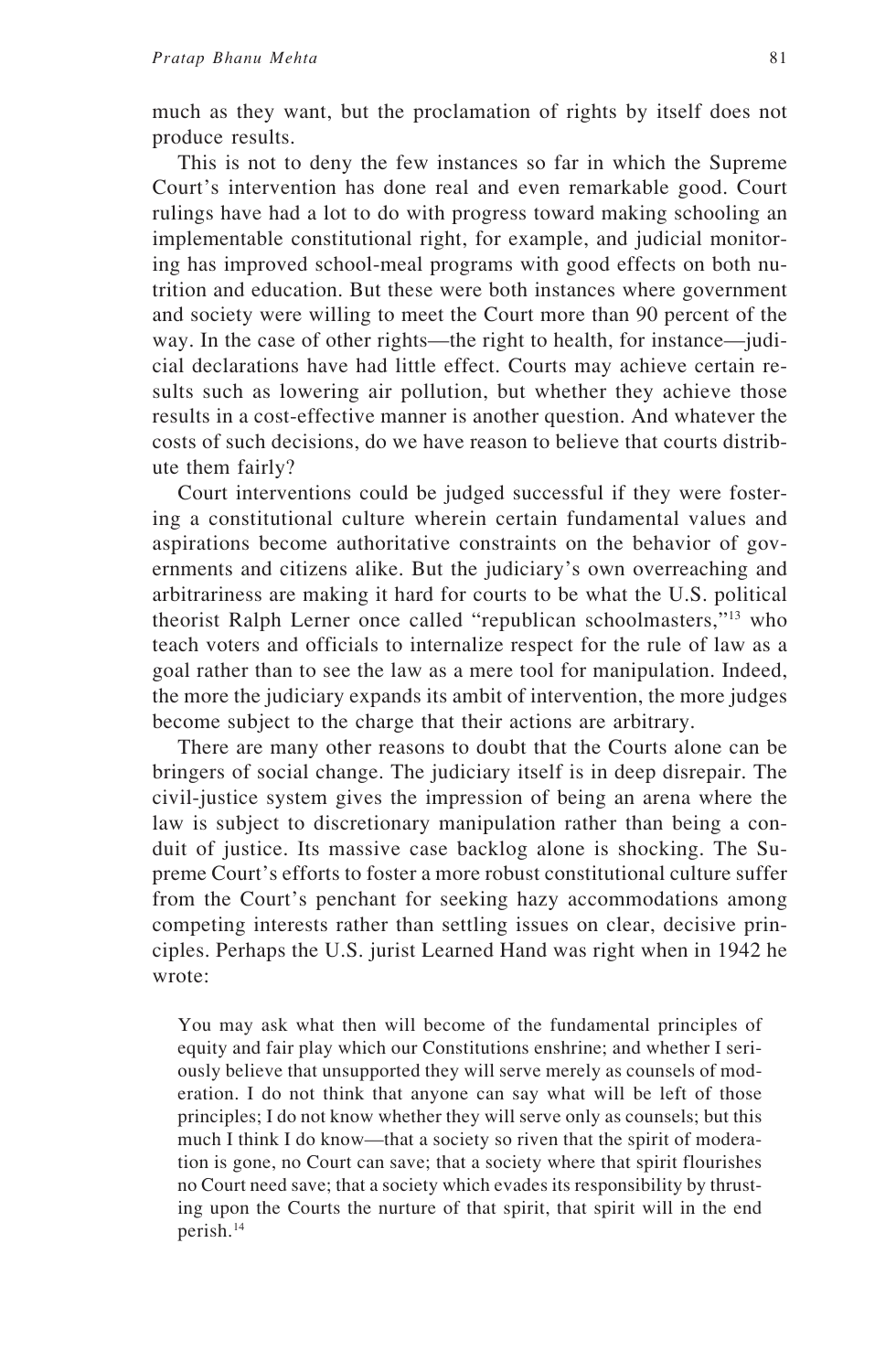The eminent Indian legal scholar Upendra Baxi once memorably called judicial activism a dire cure for a drastic disorder: "chemotherapy for a carcinogenic body politic."15 And certainly judges have an important role to play in strengthening our democracy. But they will have to exercise great discretion and resist the intoxication which comes from the view that judges are the last, best hope of the republic. As Judge Hand also observed, during a great world war in which freedom was at stake and just a few short years before India began its life as an independent republic: "Liberty lies in the hearts of men and women; when it dies there, no constitution, no law, no court can save it; no constitution, no law, no court can even do much to help it."16

#### **NOTES**

1. India's courts by and large fit into a single three-tiered system, with the Supreme Court at the apex. Each state has a High Court, with District Courts below it. The Supreme Court, established in 1950 as a successor to the Federal Court, has broad powers. Under Article 131, it exercises original jurisdiction in cases involving the government and appellate jurisdiction in a variety of cases. Under Article 132, it rules on cases involving constitutional interpretation; under Article 133, it exercises jurisdiction over civil cases that involve a substantial question of law with general importance. In addition, it is an appellate court for some criminal cases, has the power to grant special leave to appeal, has writ jurisdictions over questions of fundamental rights, and has the authority to issue advisory opinions. The High Courts act as courts of first and second appeals in civil matters; in addition, they have extensive writ jurisdiction and act as superintendents for subordinate courts.

2. The warrant for judicial review comes from a combined reading of Articles 13, 32, and 142. Article 13(2) provides that "The State shall not make any law which takes away or abridges the rights conferred by this Part and any law made in contravention of this clause shall, to the extent of the contravention, be void." Articles 32 and 226 give any person the right to move the Supreme Court or the High Court, respectively, for the enforcement of fundamental rights guaranteed in Part III of the Constitution. Finally, Article 142 provides that the Supreme Court "may pass such decree or make such order as is necessary for doing complete justice in any cause or matter," and such decree or order is "enforceable throughout the territory of India." Article 142, especially the phrase "complete justice," has given the judiciary a virtual license to intervene in any matter whatsoever. In addition to these textual enablers, the Court has over the years created its own powers in a number of domains.

3. At the same time, however, the Court's thwarting of the government was not absolute: The justices tended to uphold the state's preventive-detention orders.

4. Different parts of the Constitution can be amended in three ways: 1) by a simple majority of all members of Parliament present and voting; 2) by a twothirds majority of Parliament subject to a quorum requirement of 50 percent; and 3) by two-thirds vote of Parliament as above, followed by ratification via a twothirds vote of at least half the state legislatures. In each case, presidential assent is required before an amendment can become law.

5. *ADM Jabalpur v. Shivakant Shukla AIR* 1976 SC 1207.

6. See *S.P. Gupta v. Union of India and Others (First Judges Case)* AIR1982 SC149; 1981 Supp(1)SCC87; *Supreme Court Advocates-On-Record Association*